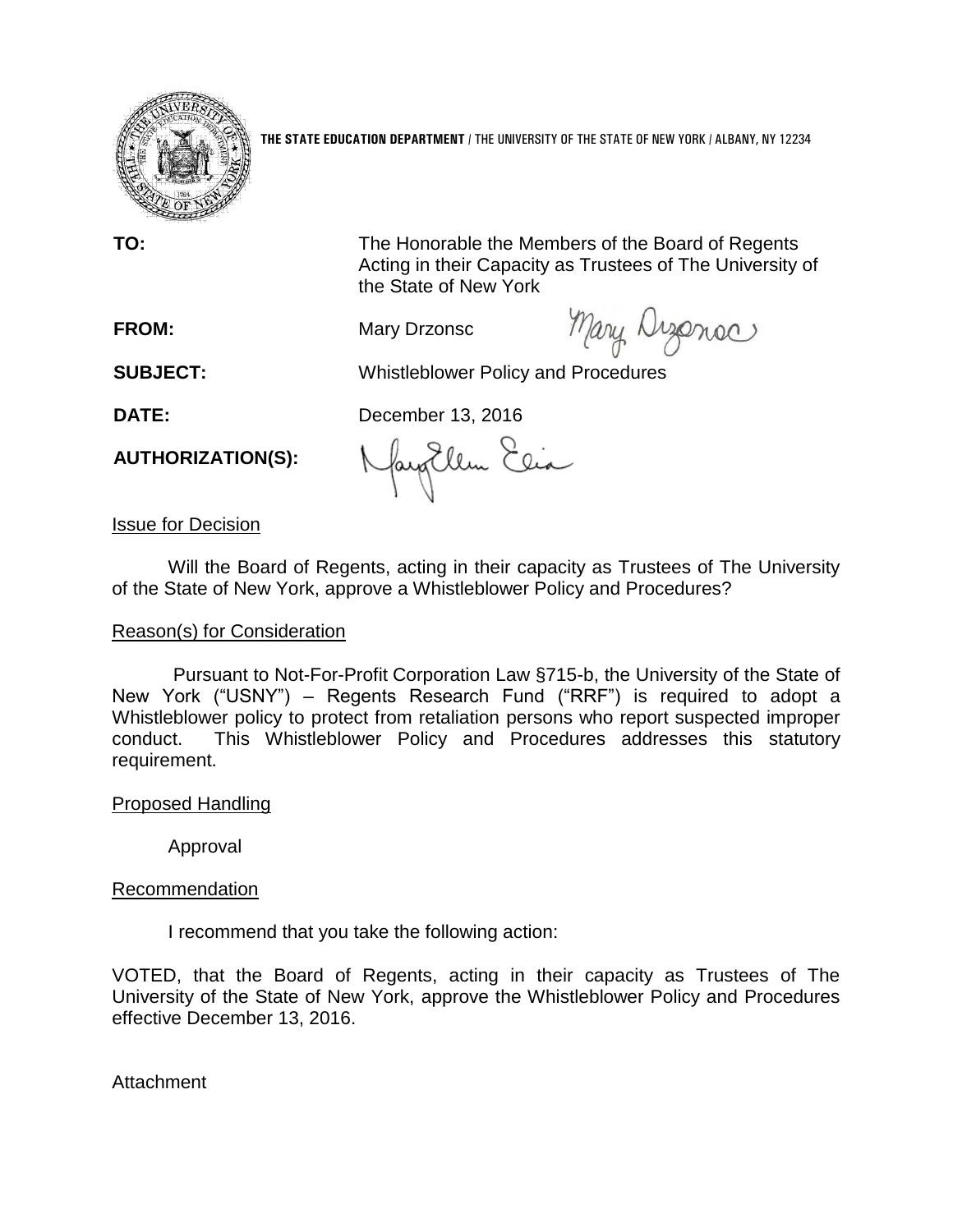## **THE UNIVERSITY OF THE STATE OF NEW YORK REGENTS RESEARCH FUND WHISTLEBLOWER POLICY &PROCEDURES**

#### 1. Purpose.

Not-For-Profit Corporation Law §715-b, as well as certain other state and federal laws, provide employees, including employees of the University of the State of New York ("USNY") – Regents Research Fund ("RRF"), with protection against retaliation for engaging in various forms of "whistleblowing" and further prevent an employer from retaliating against any employee for disclosing, in good faith, any activity, policy or practice of the employer or any of its employees that is illegal, fraudulent or in violation of any adopted policy of the employer.

The Whistleblower Policy and Procedures as set forth below are intended to encourage and enable Employees to raise concerns in Good Faith within the RRF and without fear of retaliation or adverse Personnel Action.

#### 2. Definitions.

(a) Good Faith: Information concerning alleged wrongdoing is disclosed in "good faith" when the individual making the disclosure reasonably believes such information to be true and reasonably believes that it constitutes alleged wrongdoing.

(b) Trustees: The Honorable members of the Board of Regents acting in their capacity as Trustees of The University of the State of New York – Regents Research Fund.

(c) Fiscal Agent: Any one of the three Fiscal Agents for the RRF.

(c) Employee: All Trustees, officers, staff, consultants or volunteers of the RRF, whether fulltime, part-time, employed pursuant to contract, employees on probation and temporary employees.

(d) Wrongdoing: Any activity, policy or practice of the RRF or its Employees that is illegal, fraudulent or in violation of any adopted policy of the RRF.

(e) Whistleblower: Any RRF Employee who in Good Faith disclosed information concerning Wrongdoing by another Employee, or concerning the business of the RRF itself.

(e) Personnel Action: Any action affecting compensation, appointment, promotion, transfer, assignment, reassignment, reinstatement or evaluation of performance.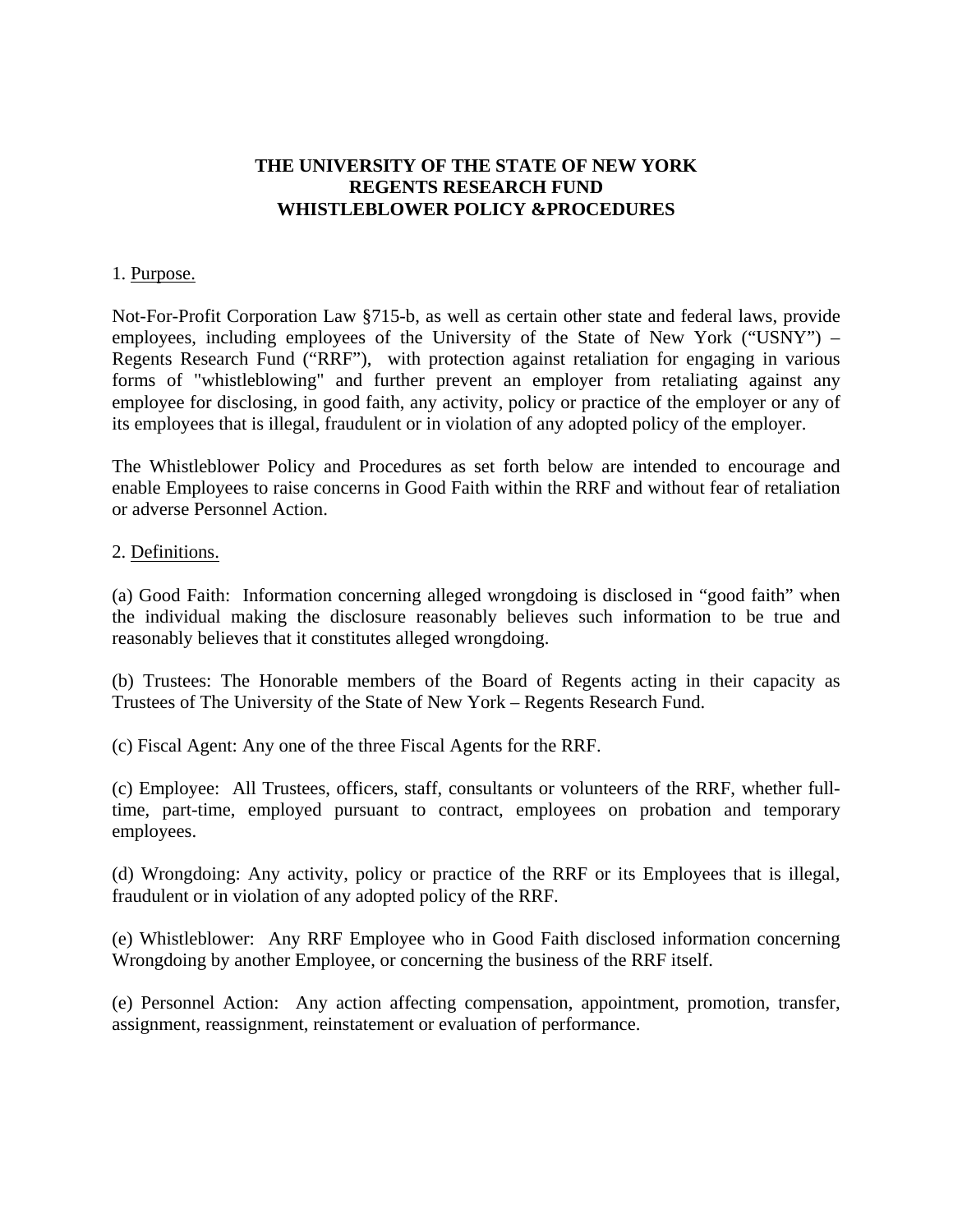## 3. Reporting Responsibility.

All RRF Employees who discover or have knowledge of Wrongdoing or suspected Wrongdoing concerning the RRF or another Employee shall report such activity in accordance with the procedures set forth in Section 4 below.

## 4. Reporting Wrongdoing to a Fiscal Agent.

(a) Information concerning Wrongdoing shall be disclosed to a Fiscal Agent. In the event the Wrongdoing relates to the activities of a Fiscal Agent, such complaint shall be directed to one of the other two Fiscal Agents as set forth in Sub-Section 5(e) below.

(b) Reports of Wrongdoing shall me made in a prompt and timely manner.

(c) Information concerning Wrongdoing may be made anonymously and shall be protected from adverse Personnel Action, intimidation, harassment, discrimination, or other retaliation pursuant to the Policy set forth herein. While complainants are not required to identify themselves, identification is encouraged in the event additional questions arise during the course of the investigation. Complainants' identities will be protected, unless they consent to disclosure or unless disclosure is otherwise compelled by law or pursuant to a court order.

(d) To file an anonymous report of Wrongdoing:

Write to one of the three Fiscal Agents, Regents Research Fund, Room 121, 89 Washington Avenue, Albany, NY 12234, and mark the envelope "Confidential"; or

Send an e-mail to a Fiscal Agent at USNYRRF@nysed.gov. In the subject line of the message, state which of the three Fiscal Agents the complaint should be forwarded to, and also note the message as "Confidential".

## 5. Investigation of Wrongdoing.

The Fiscal Agent shall immediately advise the Trustees of all reported Wrongdoing and shall investigate and handle such claims in a timely and reasonable manner, which may include referring such information to an appropriate law enforcement agency where applicable. The Fiscal Agent is required to report on the resolution of reported Wrongdoing and substantial pending investigations to the Trustees at least once per quarter at a regularly scheduled Trustee meeting.

Notwithstanding the above, in the event the subject of the reported Wrongdoing is a Trustee, the Fiscal Agent shall report the Wrongdoing to the President of USNY.